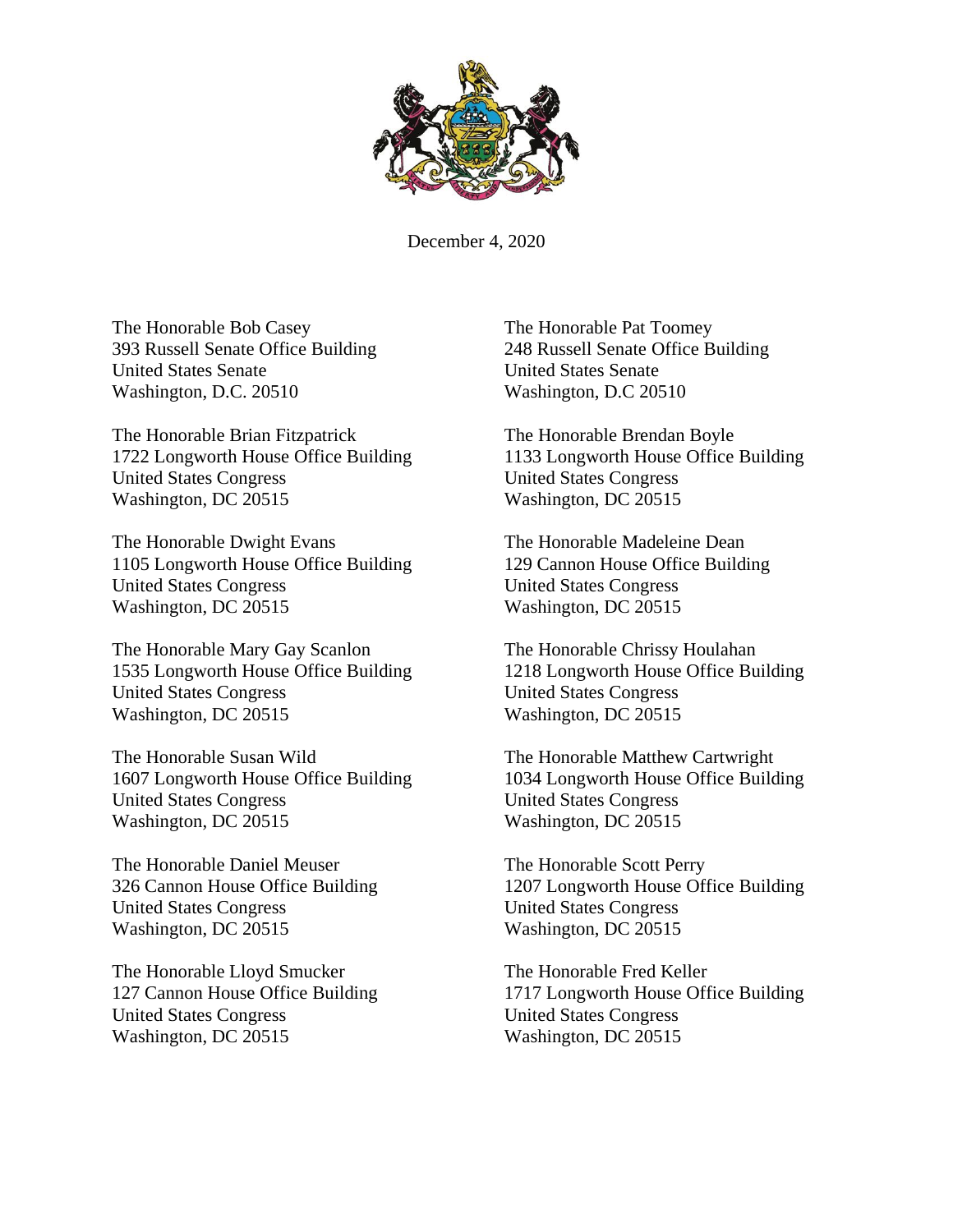The Honorable John Joyce The Honorable Guy Reschenthaler 1337 Longworth House Office Building 531 Cannon House Office Building United States Congress United States Congress Washington, DC 20515 Washington, DC 20515

The Honorable Glenn Thompson The Honorable Mike Kelly United States Congress United States Congress Washington, DC 20515 Washington, DC 20515

The Honorable Conor Lamb The Honorable Michael Doyle Jr. 1224 Longworth House Office Building 306 Cannon House Office Building United States Congress United States Congress Washington, DC 20515 Washington, DC 20515

400 Cannon House Office Building 1707 Longworth House Office Building

## **Re: 2020 Election Review**

Dear Senators and Representatives:

In 2019 the Pennsylvania General Assembly enacted comprehensive changes to our Commonwealth's Election Code. These changes both expanded voting access by permitting noexcuse mail-in ballots while also implementing reasonable safeguards to ensure that this new system would be secure, transparent, and would ensure that all Americans could have confidence in Pennsylvania's election results. These changes received bipartisan support, including the signature of Governor Tom Wolf, a Democrat.

Unfortunately, Governor Wolf and others quickly set about undermining the many protections provided under this law. In particular:

- The Pennsylvania Election Code requires that all mail-in ballots be received by 8 p.m. on Election Day; Governor Wolf ordered that this statutory deadline be waived in some counties during the Primary Election, then sought its waiver statewide for the General Election.
- The Pennsylvania Election Code prohibits counties from inspecting ballots prior to 7 a.m. on Election Day; Pennsylvania's Secretary of State issued guidance encouraging counties to ignore this prohibition, to inspect ballots, and to contact voters with deficient ballots prior to Election Day.
- The Pennsylvania Election Code prohibits the counting of defective absentee or mail-in ballots; Encouraged by the Department of State, some county boards of elections ignored this prohibition, and have proceeded to include thousands of defective ballots in the certified count.
- The Pennsylvania Election Code authorizes poll watchers to be selected by candidates and political parties and to observe the process of pre-canvassing and canvassing absentee and mail-in ballots; Certain counties in Pennsylvania prohibited these authorized individuals from meaningfully observing the pre-canvassing and canvassing activities.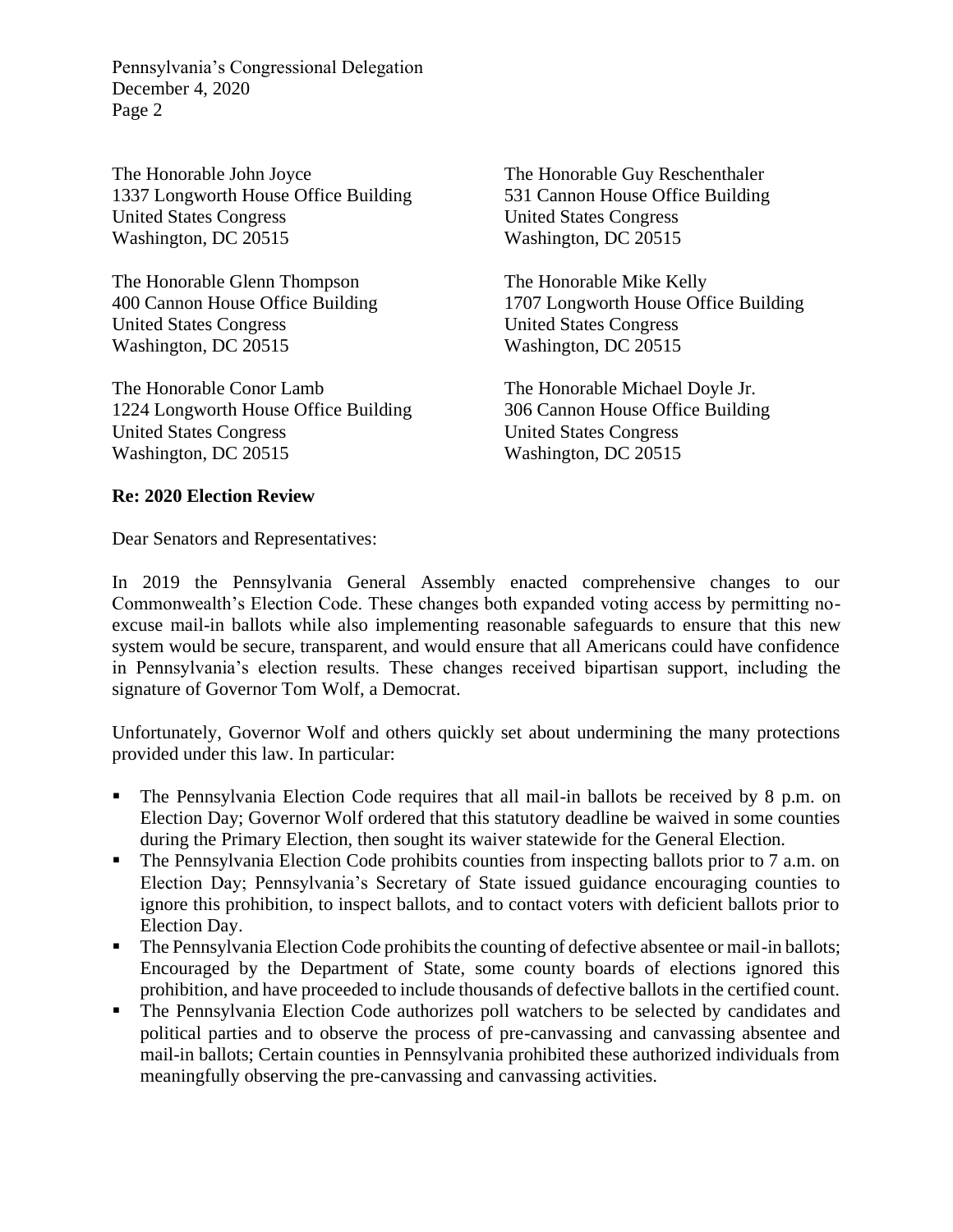3 U.S.C. §15, empowers Congress to reject electoral votes that are not 'regularly given' or 'lawfully certified.' The aforementioned conduct has undermined the lawful certification of Pennsylvania's delegation to the Electoral College.

For these reasons, we the undersigned members of the Pennsylvania General Assembly urge you to object, and vote to sustain such objection, to the Electoral College votes received from the Commonwealth of Pennsylvania during the Joint Session of Congress on January 6, 2021.

Seth Grove **Kristin Phillips-Hill** Representative, 196<sup>th</sup> District Senator, 28<sup>th</sup> District

uly Ward

Judy Ward Mike Regan

Dave Arnold Doug Mastriano

Joe Pittman Pat Stefano

wy A Buning

Kerry Benninghoff **Bryan Cutler**<br>Representative, 171<sup>st</sup> District Representative, 100<sup>th</sup> District Representative, 171<sup>st</sup> District

Sincerely,

Viito 8

Senator, 30<sup>th</sup> District Senator, 31<sup>st</sup> District

Senator,  $48<sup>th</sup>$  District Senator,  $33<sup>rd</sup>$  District

Senator,  $41<sup>st</sup>$  District Senator,  $32<sup>nd</sup>$  District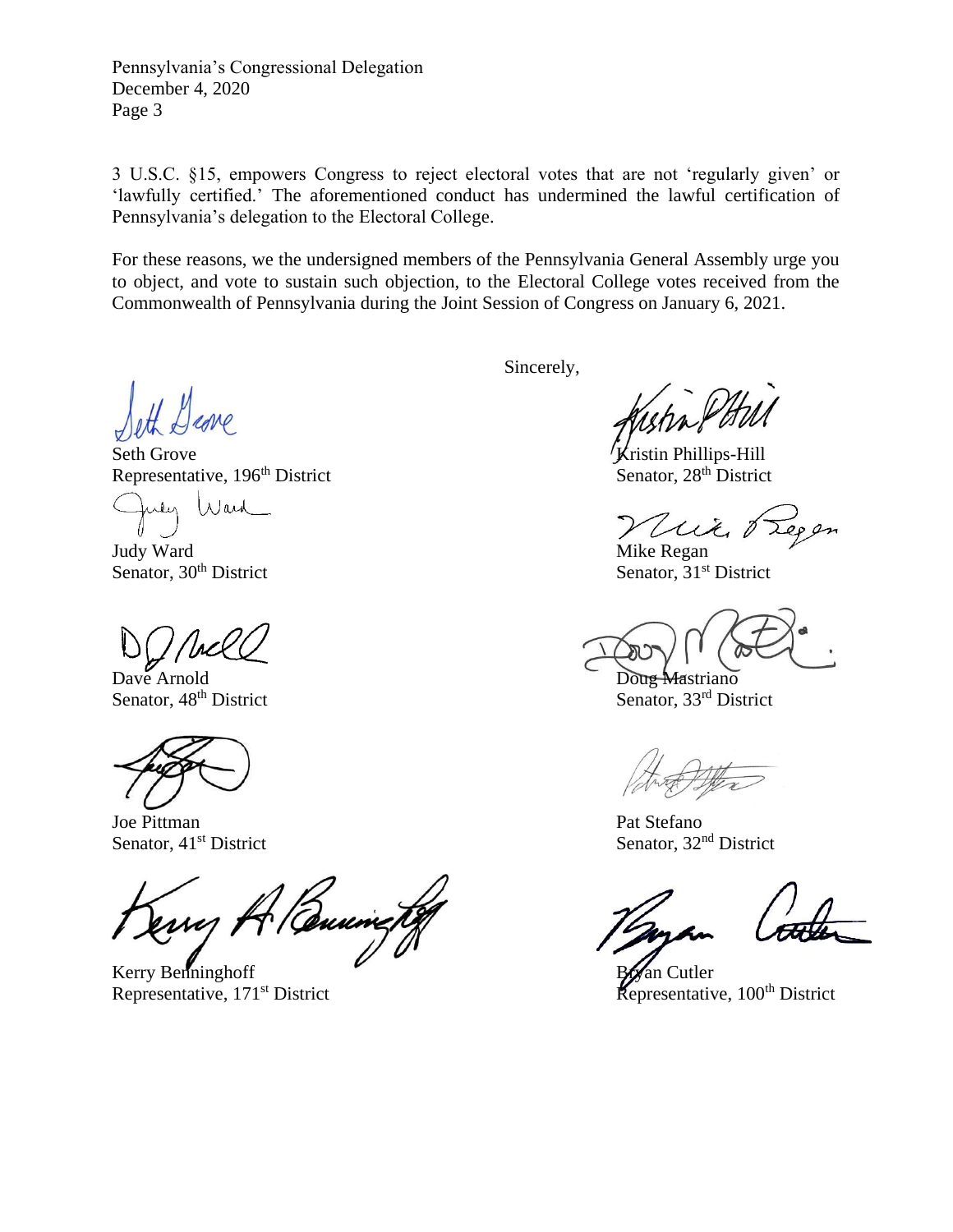Vim Cox

Jim Cox Kate Klunk

 $C$ 

Torren Ecker<br>Representative, 193<sup>rd</sup> District<br>Representative, 49<sup>th</sup> District<br>Representative, 49<sup>th</sup> District Representative, 193<sup>rd</sup> District

Francis X. Ryan

Frank Ryan<br>Representative, 101<sup>st</sup> District<br>Representative, 110<sup>th</sup> District Representative, 101<sup>st</sup> District

David Rowe<br>
Representative, 85<sup>th</sup> District<br>
Representative, 85<sup>th</sup> District<br>
Representative, 85<sup>th</sup> District

Ryan Warner Aaron Bernstine<br>Representative,  $52<sup>nd</sup>$  District Representative, 1

 $\overline{\phantom{a}}$ 

Eric Nelson<br>
Representative, 57<sup>th</sup> District<br>
Representative, 57<sup>th</sup> District<br>
Representative, 57<sup>th</sup> District

onle M. Hifflen

Representative,  $122<sup>nd</sup>$  District

A. Hurk

Representative, 129<sup>th</sup> District Representative, 169<sup>th</sup> District

Representative, 68<sup>th</sup> District

Avery & Berntas

Representative, 10<sup>th</sup> District

Kathy L. Kapp

Representative, 57th District Representative, 65th District

Doyle Heffley<br>
Representative, 122<sup>nd</sup> District<br>
Representative, 79<sup>th</sup> District<br>
Representative, 79<sup>th</sup> District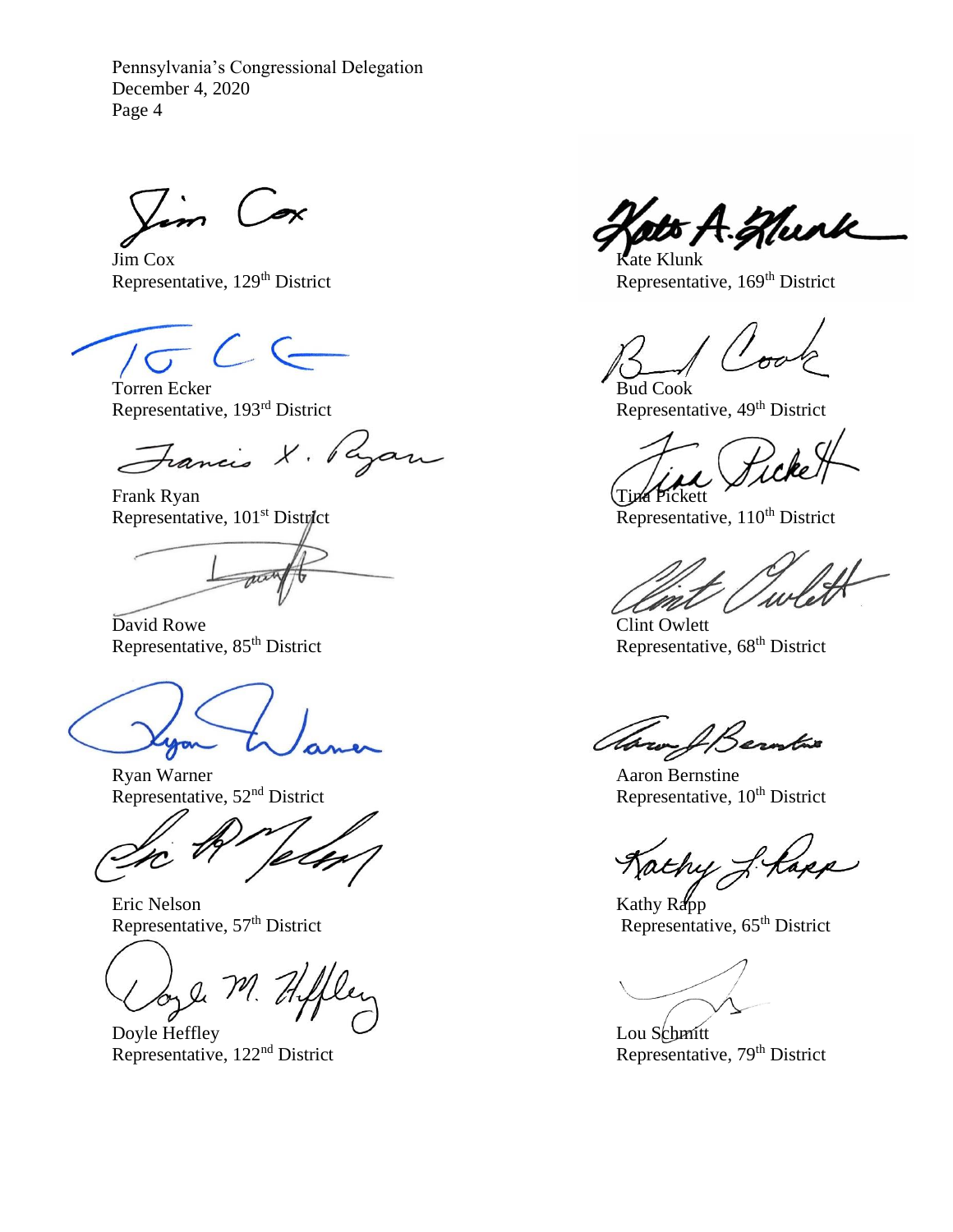M. Malney

David Maloney V<br>Representative, 130<sup>th</sup> District Representative, 130<sup>th</sup> District Representative

Craig Stats Mindy Fee Representative, 145<sup>th</sup> District Representative, 37<sup>th</sup> District

 $1.11$ 

Jesse Topper Eric Davanzo Representative,  $78^{\text{th}}$  District  $\bigcap$ 

cheerig

Paul Schemel Cris Dush Representative, 90<sup>th</sup> District Senator Elect, 25<sup>th</sup> District

ar

John Hershey David Millard<br>Representative,  $82<sup>nd</sup>$  District Representative Representative

Brad Roae

Brad Roae Representative, 6<sup>th</sup> District Representative, 1

arci Mustell

Marci Mustello<br>
Representative, 11<sup>th</sup> District<br>
Representative, 64<sup>th</sup> District<br>
Representative, 64<sup>th</sup> Distri Representative,  $11<sup>th</sup>$  District

Representative,  $51<sup>st</sup>$  District

mark Hillen

Representative, 128<sup>th</sup> District

Mindy & fre

Mul,

I.R. Millard

Representative, 109<sup>th</sup> District

lacken

Representative, 134<sup>th</sup> District

Matt Dowling  $\overline{\phantom{K}}$  George Dunbar<br>Representative,  $51^{\text{st}}$  District Representative,  $56^{\text{th}}$  District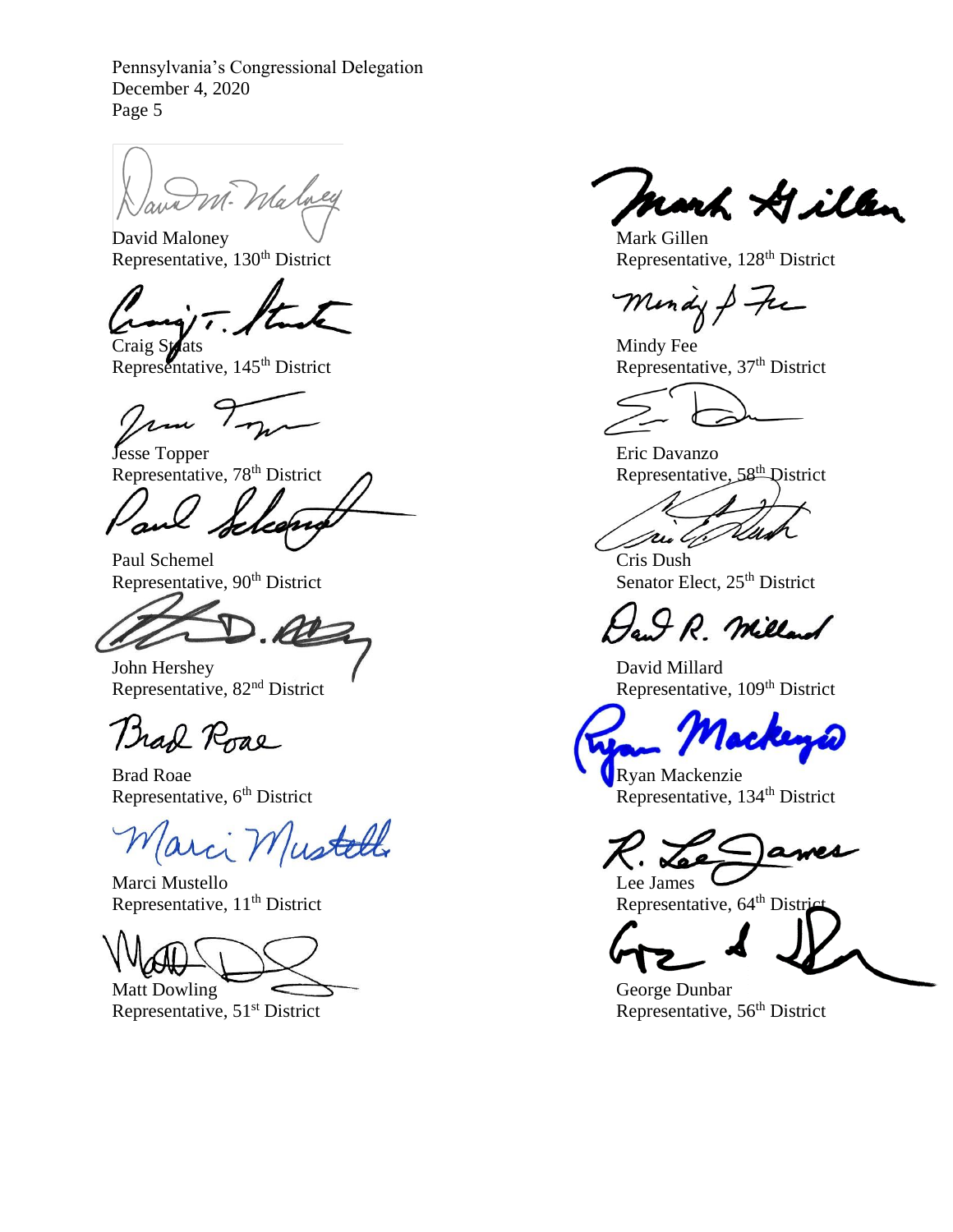Pennsylvania's Congressional Delegation December 4, 2020  $P = \frac{1}{2}$ 

Representative, 111<sup>th</sup> District

auser

Martin Causer<br>
Representative,  $67^{\text{th}}$  District<br>
Representative,  $83^{\text{rd}}$  District<br>
Representative,  $83^{\text{rd}}$  District Representative, 67<sup>th</sup> District

 $R$ epresentative, 26<sup>th</sup> District

Representative, 87<sup>th</sup> District

R Song

Representative, 73<sup>rd</sup> District

Berlander

Donna Oberlander<br>
Representative, 63<sup>rd</sup> District<br>
Representative, 4<sup>th</sup> District<br>
Representative, 4<sup>th</sup> District Representative,  $63<sup>rd</sup>$  District

Mike Reese<br>
Representative,  $59<sup>th</sup>$  District<br>
Representative,  $93<sup>rd</sup>$  District<br>
Representative,  $93<sup>rd</sup>$  District Representative, 59<sup>th</sup> District

what de. In

Jonathan Fritz<br>
Representative, 111<sup>th</sup> District<br>
Representative, 81<sup>st</sup> District<br>
Representative, 81<sup>st</sup> District

 $\mathbf{r}$ 1x. Hike nell

tim Hennessey<br>Representative, 26<sup>th</sup> District and Theorem and Theorem Representative, 98<sup>th</sup> District

Greg Rothman **Brett Miller**<br>Representative, 87<sup>th</sup> District Representative, 41<sup>st</sup> District

 $s$ 

Dan Moul Keith Greiner Representative, 91<sup>st</sup> District Representative, 43<sup>rd</sup> District

awn Kufer

Thomas Sankey<br>
Representative, 73<sup>rd</sup> District<br>
Representative, 92<sup>nd</sup> District<br>
Representative, 92<sup>nd</sup> District